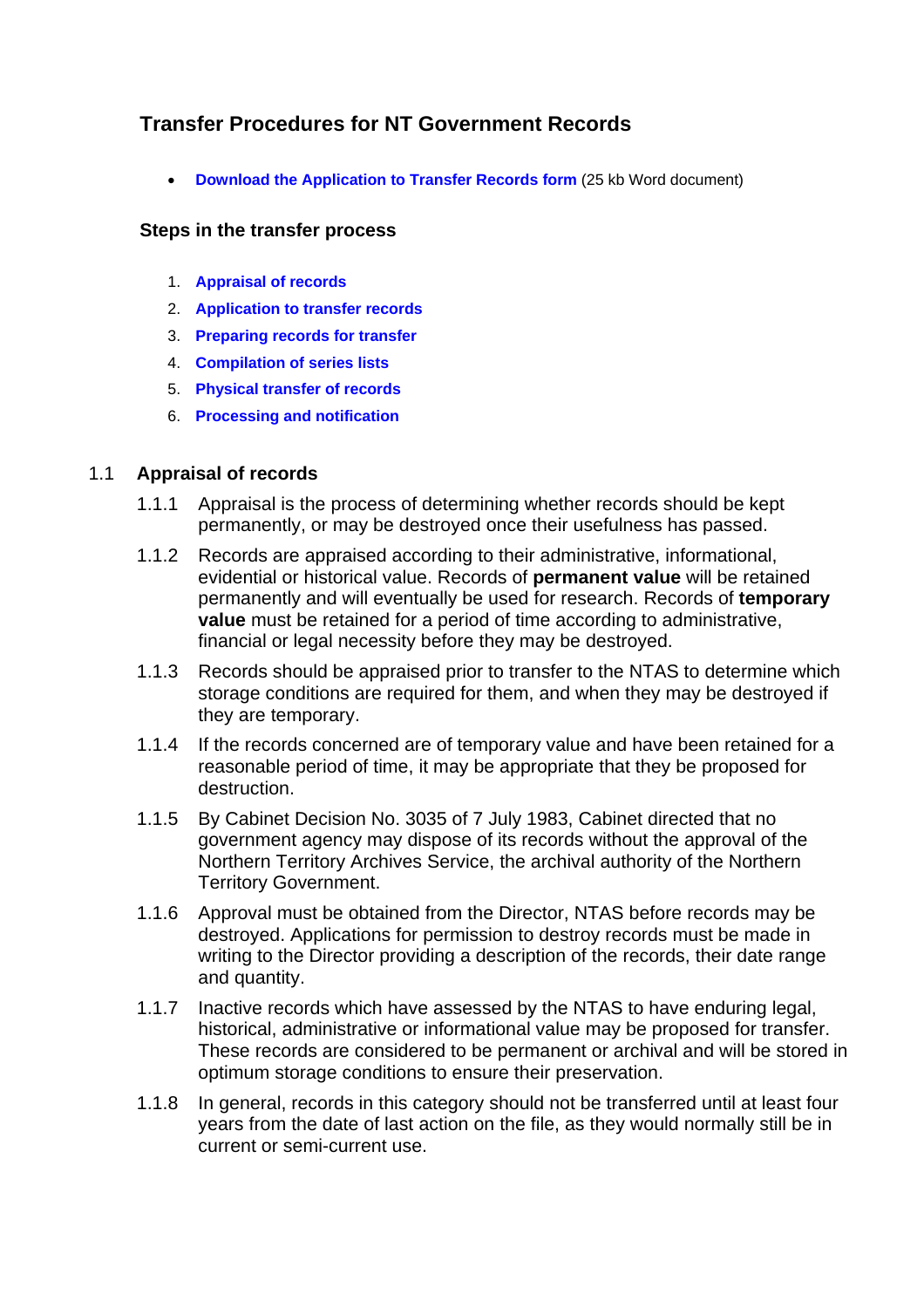## <span id="page-1-0"></span>1.2.0 **Application to transfer records**

- 1.2.1 An application must be submitted to the NTAS before records are accepted for transfer. This may be done by completing the "**[Application](http://www.nt.gov.au/dcis/nta/recordkeeping/pdf/applic_to_transf.doc)  [to Transfer Records](http://www.nt.gov.au/dcis/nta/recordkeeping/pdf/applic_to_transf.doc)**" form
- 1.2.2 All applications to transfer records should include details of agency title and section, address, contact officer and location of records for collection. The application form provides the NTAS with information to assess the transfer, such as the quantity, type of records, age etc. If there is not sufficient space for a large transfer there may be a delay before the transfer can go ahead.
- 1.2.3 The records proposed for transfer should be described by series title, i.e. the title of the group of records which have been created and maintained in the same identifiable sequence. Those series of records which are transferred to the NTAS, are controlled by an NTRS (Northern Territory Records Series) number, which is allocated at the time of the transfer of the first consignment of the series. If consignments of the series have been previously transferred, the NTRS number will already be known by agency staff.
- 1.2.4 The inclusive date range and the quantity of records needs to be indicated. The standard archives box used for the storage of files is known as a type one (T1) box. If the records are not yet boxed, an estimation of the quantity will be sufficient.
- 1.2.5 Once the application has been received by the NTAS, a staff member will telephone or visit to discuss the transfer.
- 1.2.6 To complete the "Application to Transfer Records" form (25 kb Word document) **[click here](http://www.nt.gov.au/dcis/nta/recordkeeping/pdf/applic_to_transf.doc)**.

#### 1.3.0 **Preparing records for transfer**

- 13.1 Following approval by the NTAS for the transfer of the records, certain conditions must be met before physical transfer can take place. The agency is required to box and list the records in a manner acceptable to the NTAS.
- 1.3.2 Records for transfer should be packed in standard archives boxes (T1) which measure 385mm x 180mm x 260mm. These boxes are not provided by the NTAS and need to be purchased directly from the manufacturer. Details of the current supplier of archives boxes may be obtained from the NTAS.
- 1.3.3 Alternative arrangements may be made with the NTAS if records proposed for transfer will not fit into the standard archives box.
- 1.3.4 Self-locking type one (T1) archives boxes are supplied disassembled (see following page for assembling instructions). Tape or staples are unnecessary when assembling archives boxes and should not be used.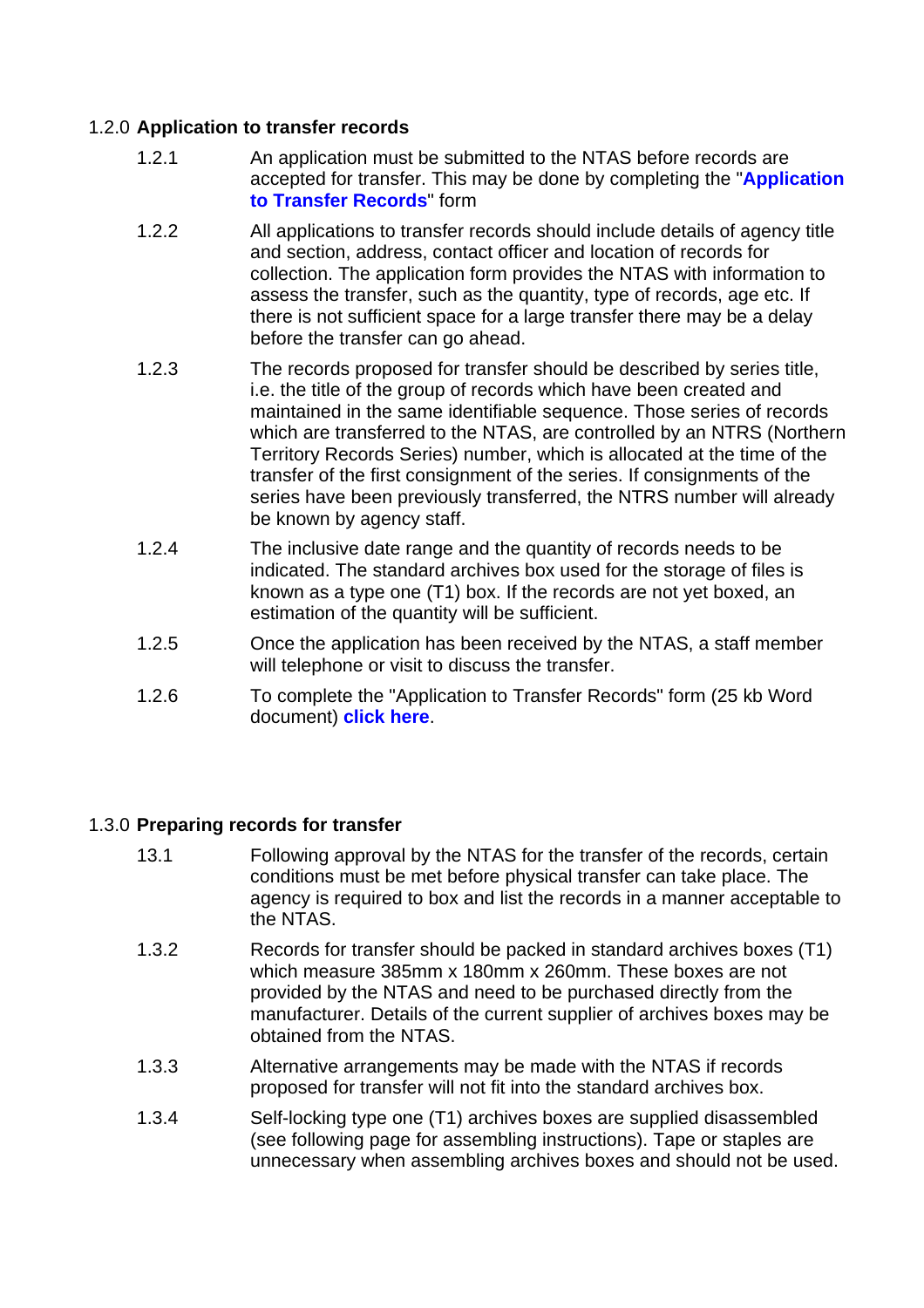- <span id="page-2-0"></span> 1.3.5 The box number should be penciled in on the middle of the front face of the box. There is no need to write the number of each file in the box on the outside of the box as this is recorded on the Series Consignment List. All writing on the box is to be in pencil only. The box will receive an adhesive label identifying the relevant details for its control and retrieval when it is processed at the NTAS.
- 1.3.6 Files and records should be packed in the archives boxes in the same order in which they were created and maintained.
- 1.3.7 The front of all files packed in the box should face in the same direction to allow for easy retrieval. It is advisable to pack half the files with the spine at the bottom of the box and half the files with the spine at the top of the box to evenly distribute the files within each box.
- 1.3.8 It is important that archives boxes are not over packed. Boxes should shut properly and not bulge at the sides. Over packing damages the records and makes it difficult to retrieve items from the box. Records in over packed boxes are more vulnerable to damage in the event of fire or flood. If a box will not shut properly or is bulging at the sides, it is over packed

# 1.4.0 **Compilation of series consignment lists**

- 1.4.1 All records for transfer to the NTAS must be listed by the transferring agency prior to transfer. A separate Series Consignment List should be completed for each series of records proposed for transfer.
- 1.4.2 For listing of records the NTAS has two forms: the Series Consignment List and the Series Consignment List Continuation Sheet . Copies can be obtained from the NTAS on disk or by e-mail in Microsoft Word 7.0 format.
- 1.4.3 **Series Number.** The NTRS number is the series control number allocated by the NTAS. Suffixes follow the NTRS number for each consignment of the series received. The following suffixes are used:
	- P (Permanent)
	- R (Review)
	- T (Temporary)

In this example, NTRS 1036/R3 denotes that the consignment is the third received for that series and its disposal status will be reviewed in the year indicated at section 6 of the Series Consignment List form.

- 1.4.4 **Series Title**. The series title, like the NTRS number, may or may not have already been allocated. The series title is the title of a group of records which have been created and maintained in the same identifiable sequence. The title should include the name regularly used to describe the series and the physical nature of the record, such as: "Complaint files"; or "Building permit plans".
- 1.4.5 **Creating Agency/Transferring Agency**. There are separate sections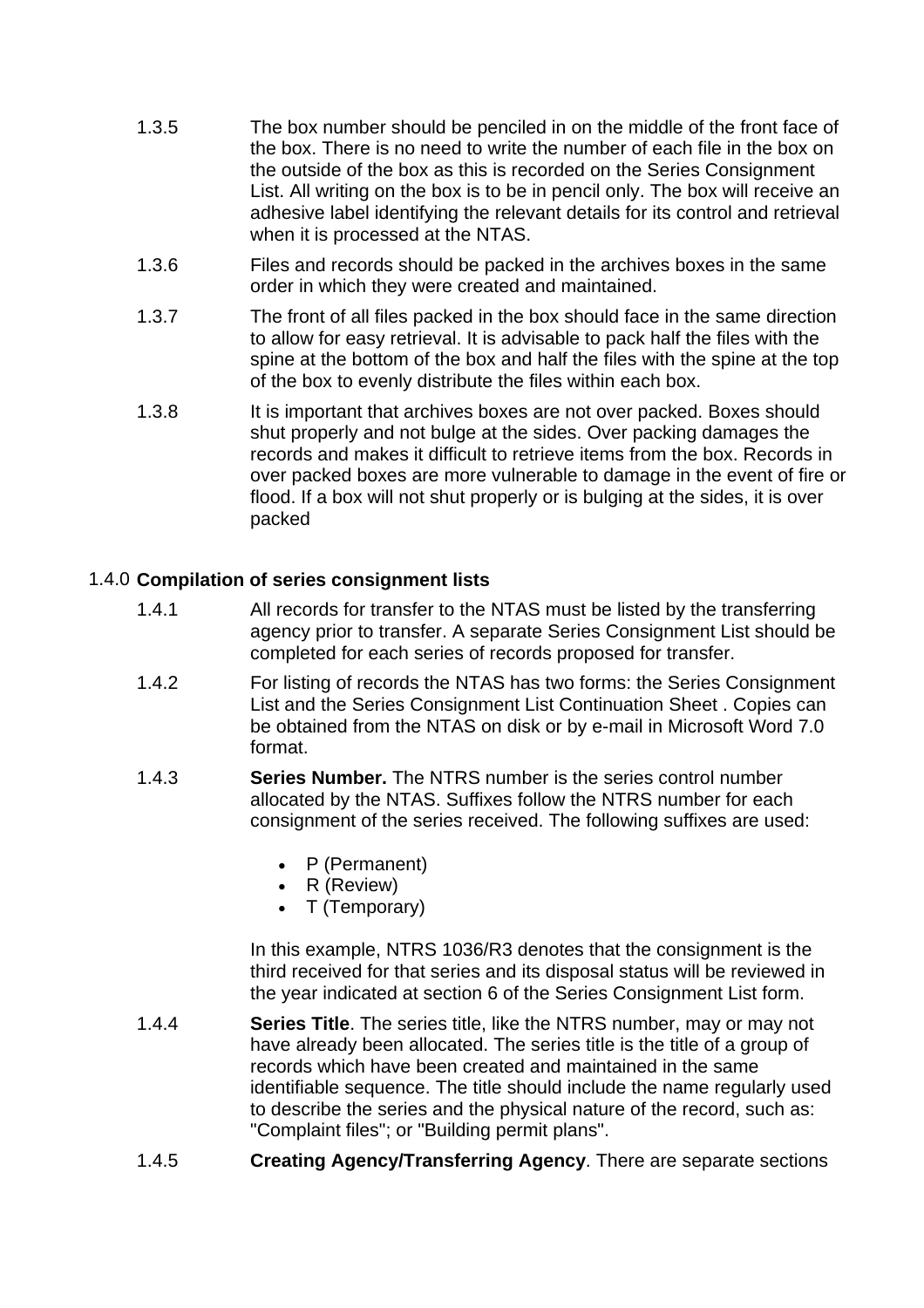of the form for the creating agency and transferring agency as they may often be different. For example, the Department of Health and Community Services may be required to transfer records of the Department of Community Development which was one of its predecessor agencies. Details of the creating office are important to the NTAS which needs to record the changes in administration for the control of records in its custody.

- 1.4.6 **Date Range**. When recording the date range it is necessary to record the inclusive year range, i.e. the year of creation of the first record in the series and the year of the last known entry in the series. If uncertain of this, the date range of a random sample would be sufficient.
- 1.4.7 **Accession Number.** The accession number is allocated by the NTAS for its own administrative purposes, so this section should be left blank.
- 1.4.8 **Number of Boxes**. The section referring to the number of boxes has a provision for the different size archives boxes as well as for "other" types of records.
- 1.4.9 **Quantity**. The quantity in metres refers to the length of records as if placed on a shelf. As stored, a standard (T1) archives box measures 0.18 shelf metres.
- 1.4.10 **Range of Control Symbols**. The section referring to the range of control symbols requires an indication of the range of symbols in the system used to control the series. In many cases control systems will consist of annual single numbers, as in the example. In an alphabetical control system the range of control symbols will be "A-Z".
- 1.4.11 **Records Description**. In the records description section, which forms the major component of the Series Consignment List, all items must be listed. Without individual listing of each item there is no guarantee that records were ever transferred and the security of the records is put in doubt.
- 1.4.12 **Box Listing**. In listing the contents of each box it is necessary to list the record number as well as its title. This provides better access to the records and ensures that it is easier for both the agency and the NTAS to know exactly what records are in each transfer.
- 1.4.13 **Box Numbering**. It is very important that the boxes be numbered from 1 in all cases for each new consignment of a series. Under no circumstances should a new consignment be numbered as a continuation of a consignment previously transferred to the NTAS.
- 1.4.14 When space on the Series Consignment List Covering Sheet is full, the listing may be continued on the Series Consignment Continuation Sheets.
- 1.4.15 It is essential to take care and be accurate when preparing these lists as the information supplied on the Series Consignment Lists will be the main source of information for retrieval for the remaining life of the records within the series. Agencies should keep a copy of the Series Consignment List sent to the NTAS for their own reference.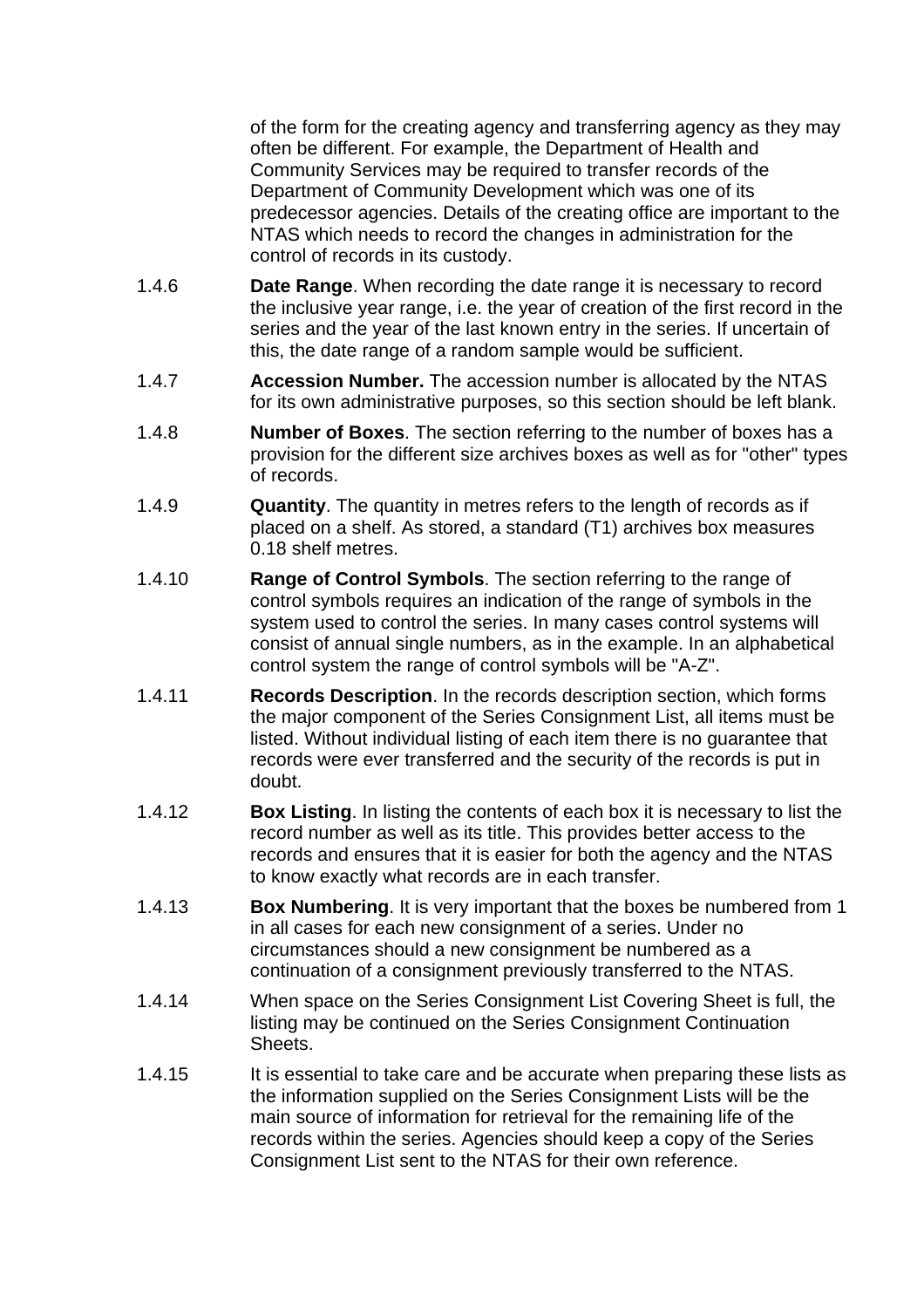<span id="page-4-0"></span> 1.4.16 On completion of the listing the Series Consignment List and Continuation Sheets should be forwarded to the NTAS. If there are problems in preparing lists, the NTAS staff will be pleased to help. A fully completed copy of the Series Consignment List will be forwarded to the transferring agency once processing of the transfer is completed.

## 1.5.0 **Physical transfer of records**

- 1.5.1 After receiving the completed Series Consignment List, the NTAS will contact agencies to arrange a suitable time for the physical transfer of the records.
- 1.5.2 The NTAS may collect small transfers within the Darwin area if resources are available at the time. Agencies are requested to make alternative transport arrangements if they are transferring large consignments in the Darwin area or if they are located out of Darwin.
- 1.5.3 The NTAS will not accept consignments of records unless prior arrangements have been made and approval given for their transfer.
- 1.5.4 Care should be taken in packing records for transfer so that the boxes and records are not damaged in transit.
- 1.5.5 Boxes should be loaded in numerical order to avoid unnecessary sorting of boxes when unloading.
- 1.5.6 If items are removed from boxes awaiting uplift, a slip identifying the removed records must take the place of the removed items. The NTAS must be notified if the items are to be removed permanently from a transfer so that the items may be deleted from the Series Consignment List.
- 1.5.7 Once Series Consignment Lists have been processed at the NTAS and the physical transfer has taken place, no additional items may be included in the consignment. Intersorting of items should be avoided wherever possible. Additional items which become available for transfer should be retained and included in a later transfer.

# 1.6.0 **Processing and notification**

- 1.6.1 Once the NTAS has checked and processed the consignments of transferred records, the Series Consignment Lists will be completed to include appropriate NTRS numbers, disposal status and accession numbers.
- 1.6.2 As soon as possible after the physical transfer, a completed copy of the series consignment list will be returned to the transferring office to ensure that both the agency and the NTAS have reference to the same lists.
- 1.6.3 Northern Territory Government records held at the NTAS are generally closed to public access for thirty years after their creation. Access arrangements are, however, negotiable and it is common practice to restrict public access to personal and sensitive records for much longer